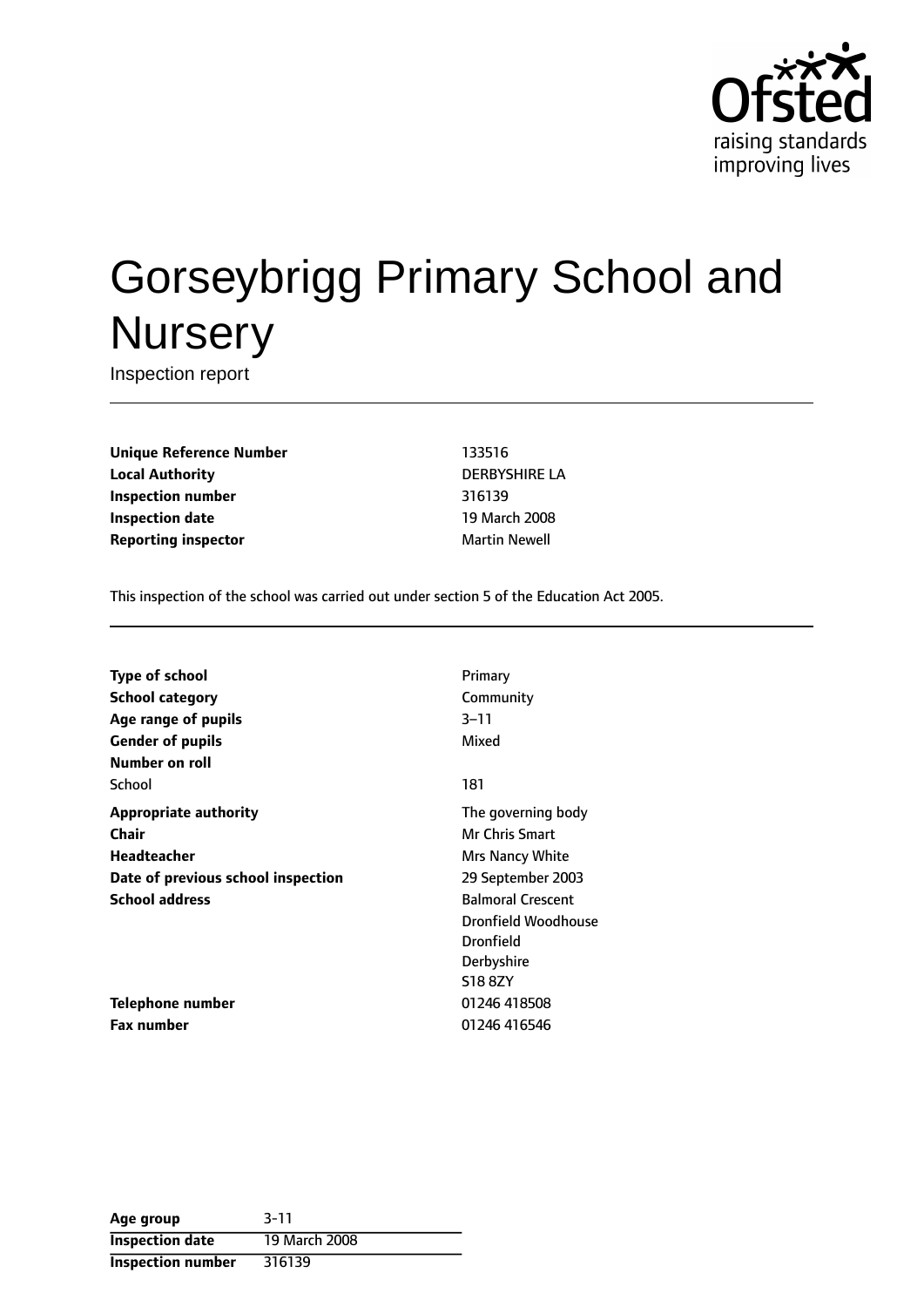.

© Crown copyright 2008

#### Website: www.ofsted.gov.uk

This document may be reproduced in whole or in part for non-commercial educational purposes, provided that the information quoted is reproduced without adaptation and the source and date of publication are stated.

Further copies of this report are obtainable from the school. Under the Education Act 2005, the school must provide a copy of this report free of charge to certain categories of people. A charge not exceeding the full cost of reproduction may be made for any other copies supplied.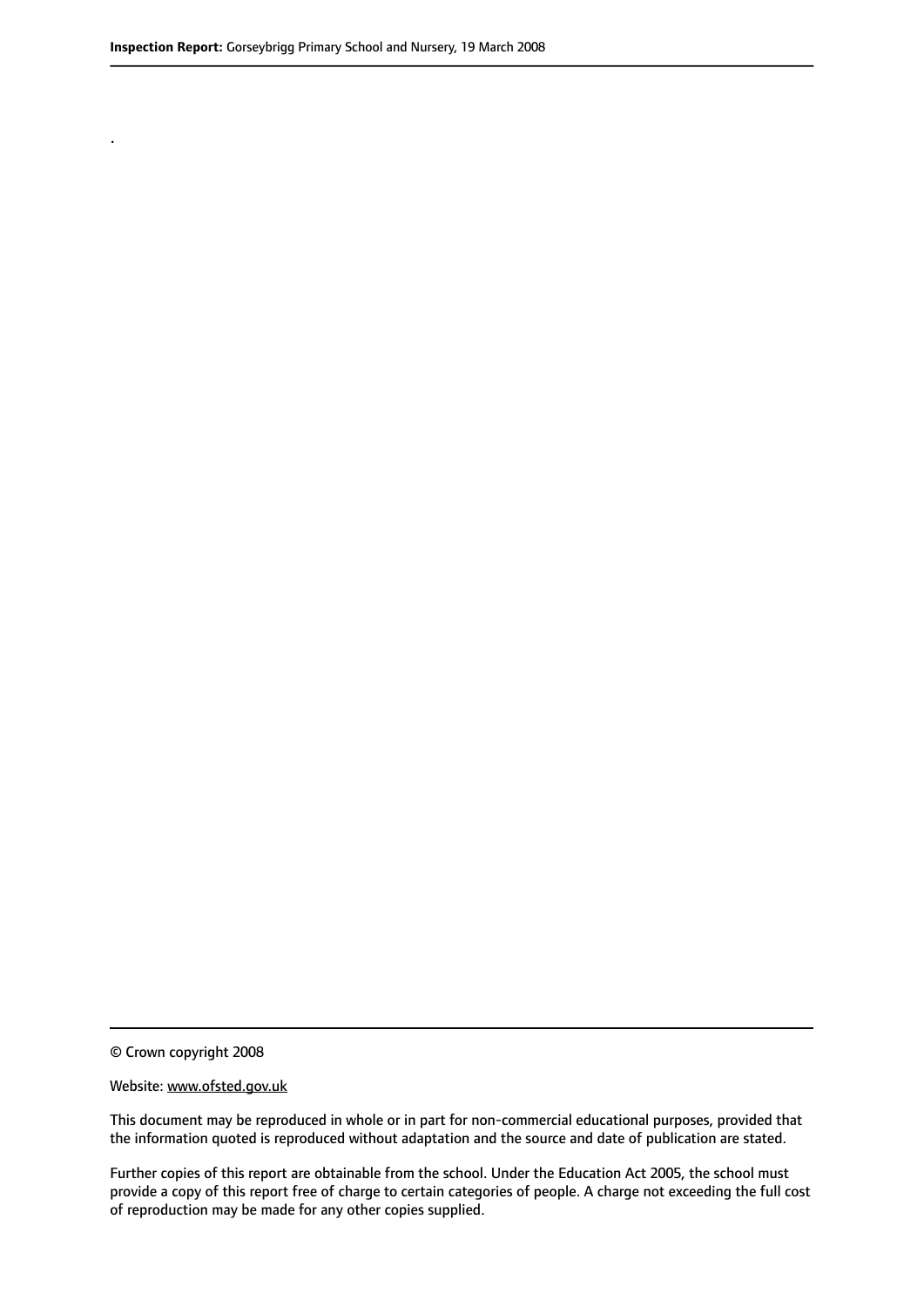## **Introduction**

The inspection was carried out by an Additional Inspector. The inspection evaluated the overall effectiveness of the school and investigated the following issues: standards in writing, the quality and consistency of teaching, target setting and tracking of pupils' progress, the role of subject leaders and the capacity for further improvement. Evidence was gathered from lesson observations, sampling of pupils' work, assessment and target setting information, evidence of the impact of different initiatives to raise standards and discussions with pupils, key members of staff and governors. Other aspects of the school's work were not investigated in detail, but the inspector found no evidence to suggest that the school's own assessments, as detailed in its self-evaluation, were not justified, and these have been included where appropriate in this report.

#### **Description of the school**

Gorseybrigg Primary School and Nursery is a smaller than average sized school. The proportion of pupils eligible for free school meals is below the national average. The percentage of pupils with additional needs is below the national average but the percentage of pupils with a statement of special educational need is higher than the national average. Most of the pupils are from White British backgrounds and of the small number of pupils from minority ethnic backgrounds, none is at an early stage of acquiring English. The school was awarded Activemark in 2006 and having maintained the standards was reaccredited with it in 2007.

## **Key for inspection grades**

| Outstanding  |
|--------------|
| Good         |
| Satisfactory |
| Inadequate   |
|              |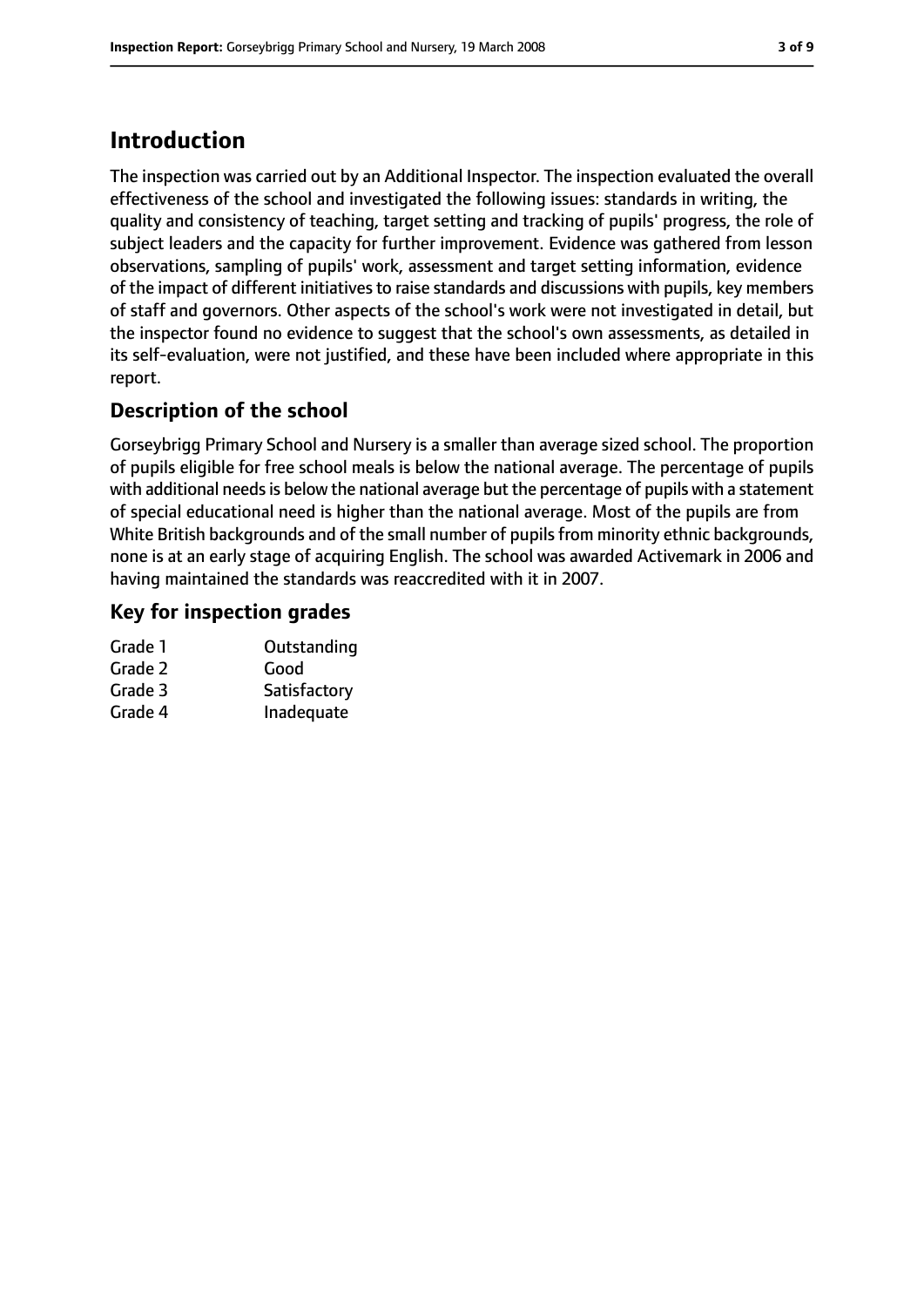## **Overall effectiveness of the school**

#### **Grade: 2**

Gorseybrigg is a good school. Some aspects are outstanding. It is a school that is justifiably proud of the excellent reputation it holds within the local community. One wrote, 'A great little school that I can find little fault with.' Pupils' personal development is a particular strength. Under the very good leadership of the headteacher, the school strives for excellence in all aspects of its work. Along with its good track record of improvement since the last inspection, this clearly demonstrates a good capacity to improve further.

Attainment when children start at the school is broadly in line with national expectations, with some year groups a little higher. Children get off to a flying start in the Foundation Stage and, by the time pupils leave the school, standards are consistently, significantly above the national average; in mathematics, they are sometimes exceptionally high. The school has rightly made improving writing a priority because though good, standards here lag a little behind other subjects. Across the school, pupils achieve well. For older pupils, progress is often very good. Robust tracking systems are in place in key subjects such as English and mathematics and similar ones are being introduced in other subjects. The information is used very well to set challenging and aspirational targets and teachers are held properly accountable for the progress pupils in their class make.

Teaching is good, and at times outstanding. Work is well matched to the differing needs and abilities of the pupils. Management of pupils is very good and relationships are a strong feature of many lessons. The contribution of teaching assistants is often very good in helping and supporting pupils who find learning difficult, particularly those with complex needs. At times, teaching, particularly for the oldest pupils, is outstanding because it is highly challenging and demanding. It is carried out in a vibrant and relaxed manner where pupils thrive, rise to the challenges set and thoroughly enjoy themselves. Just occasionally, some teaching lacks sparkle or urgency and the learning atmosphere is a little flat, despite the natural enthusiasm of the pupils.

A particular strength of the school is its pupils' exemplary attitudes and their outstanding personal development. The vast majority are well behaved, enthusiastic and keen to learn. They have an excellent understanding of what is needed to follow fit, healthy and safe lives and many participate in the wide range of after school clubs and sporting tournaments. They understand the needs of those less fortunate than themselves, readily instigating fundraising events for local, national and international charities. They make an excellent contribution to the school community and in the local community through recycling activities, singing performances and community service such as the 'The Rotary Youth Award' scheme. Pupils are very thoughtful and reflective individuals who show an excellent awareness and appreciation of different faiths, traditions and cultures. This was summed up by one pupil who said, 'We welcome everybody at our school because we are one big team.' Pupils leave the school well prepared for the challenges of future life.

The curriculum is rich and varied. It starts with vibrant provision in the Foundation Stage and then continues as pupils move through the school. A strong emphasis is given to developing pupils' literacy, numeracy and computer skills but not at the expense of other subjects. Many artistic displays around the school combine high standards with a riot of colour and reflect the emphasis the school gives to developing pupils' creativity. The strength of technology skills was evident in the innovative and imaginative 'Design an Egg' models for Easter. Drama and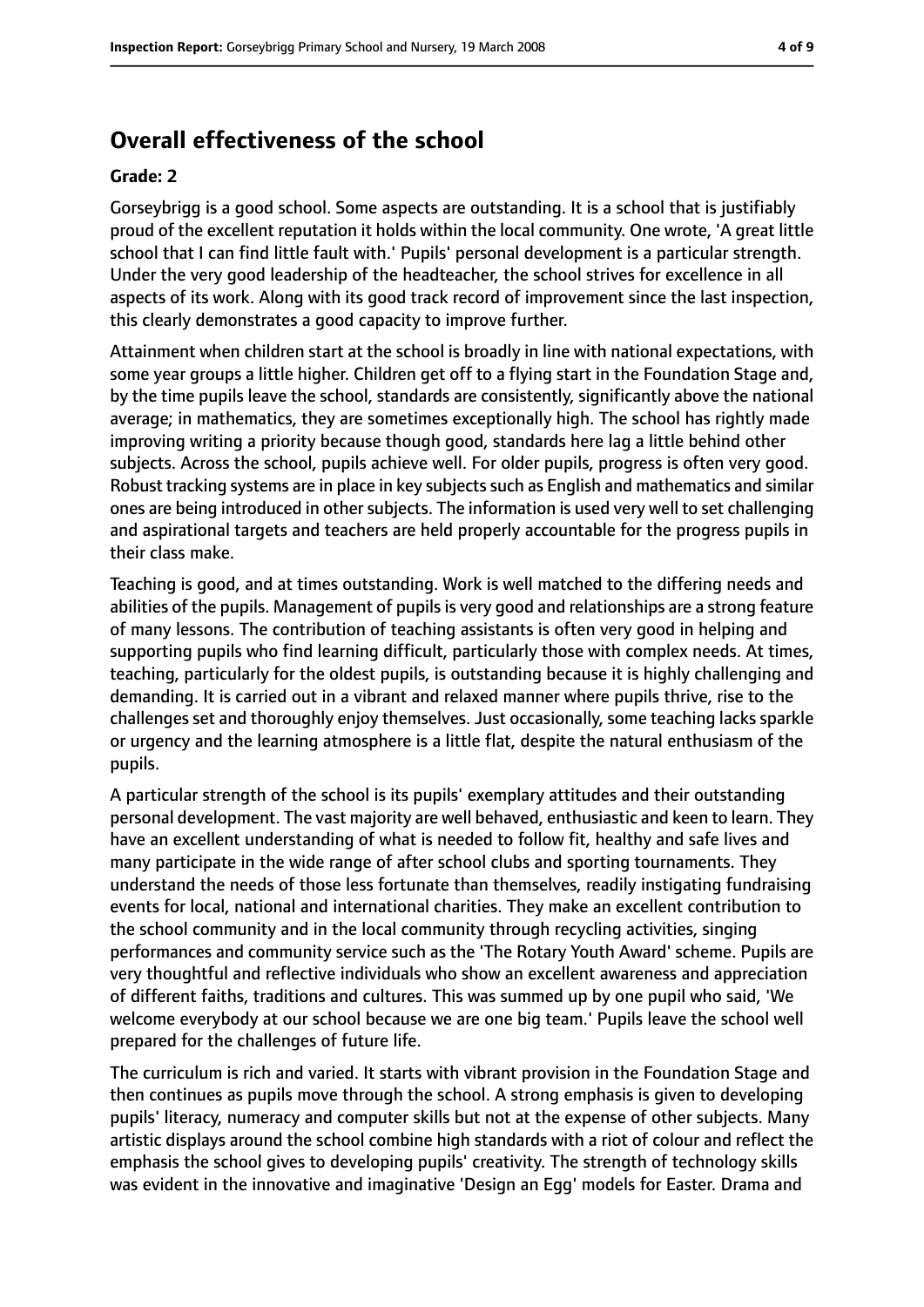singing performances are a regular occurrence, and many older pupils are given the opportunity to play a musical instrument and learn a modern foreign language. This is a school where the individuality of pupils is recognised and celebrated. Opportunities to develop pupils' writing skills across different subjects, although developing, are not yet embedded. Enrichment activities are very good, with themed days and weeks, visits from sports coaches, theatre groups and storytellers and visits to museums, galleries and many places of historical interest.

Pupils' readiness to say they feel very safe and valued owes much to the good care, guidance and support that the school provides. They have a genuine voice in the life of the school and their welfare is afforded a high priority. The excellent links with outside support agencies and the school's own internal mechanisms, means that help and support are always on hand for pupils with social, emotional or other complex needs. Safeguarding procedures are known to and consistently followed by all staff. Academic guidance is good. The school sets pupils challenging targets, regularly checks their progress and indicates through marking what they need to do to improve. However, pupils' awareness of their individual targets is not always secure and they are not yet given enough opportunity to set and review their own targets.

The headteacher leads and manages the school very well and is effectively supported by her deputy. Leadership and management are good. Since the merger of the infant and junior schools, the headteacher has succeeded in creating a very strong team spirit, moulding together staff who share her vision to take the school on to the next level. Monitoring of teaching quality and the analysis of data are effective, and self evaluation very accurate. The headteacher tackles weaknesses with rigour. The role of key subject leaders has improved significantly since the last inspection but the school recognises that their data analysis and work sampling skills are not yet sharp enough. Governance is good. Governors understand the school's strengths and areas for development, support and challenge the school in equal measure and are rightly looking to establish an even more effective partnership with parents.

#### **Effectiveness of the Foundation Stage**

#### **Grade: 2**

The provision in the Foundation Stage is good. Aspects are outstanding. Children get off to a very good start because of the good and sometimes excellent teaching and the vibrant learning opportunities provided. A good balance is struck between adult led and child initiated learning activities, although children are not always given enough free choice in materials they use. Staff recognise the need to provide more structured role-play opportunities and chances to extend pupils' communication and social skills. Assessment is used well to guide and inform future teaching. The accommodation is attractive and very good use is made of the outside area. Management is good and there are very good links with parents and induction procedures to ensure that pupils settle quickly and confidently into school routines.

#### **What the school should do to improve further**

- Provide better opportunities for pupils to develop their writing skills in different subjects.
- Enable subject leaders to refine their work scrutiny and data analysis skills.
- Encourage pupils to take more responsibility for reviewing their own progress and setting their targets.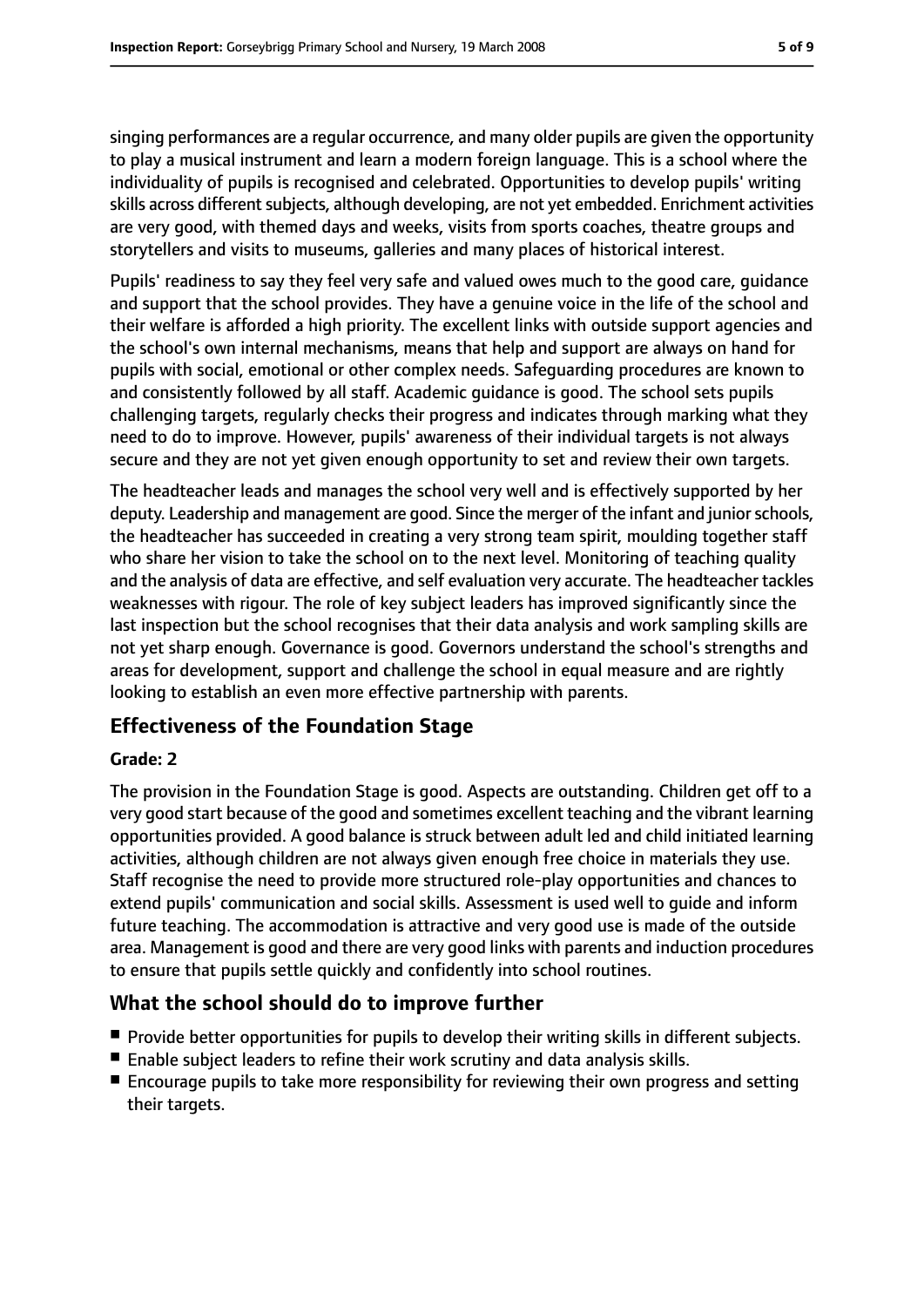**Any complaints about the inspection or the report should be made following the procedures set out in the guidance 'Complaints about school inspection', which is available from Ofsted's website: www.ofsted.gov.uk.**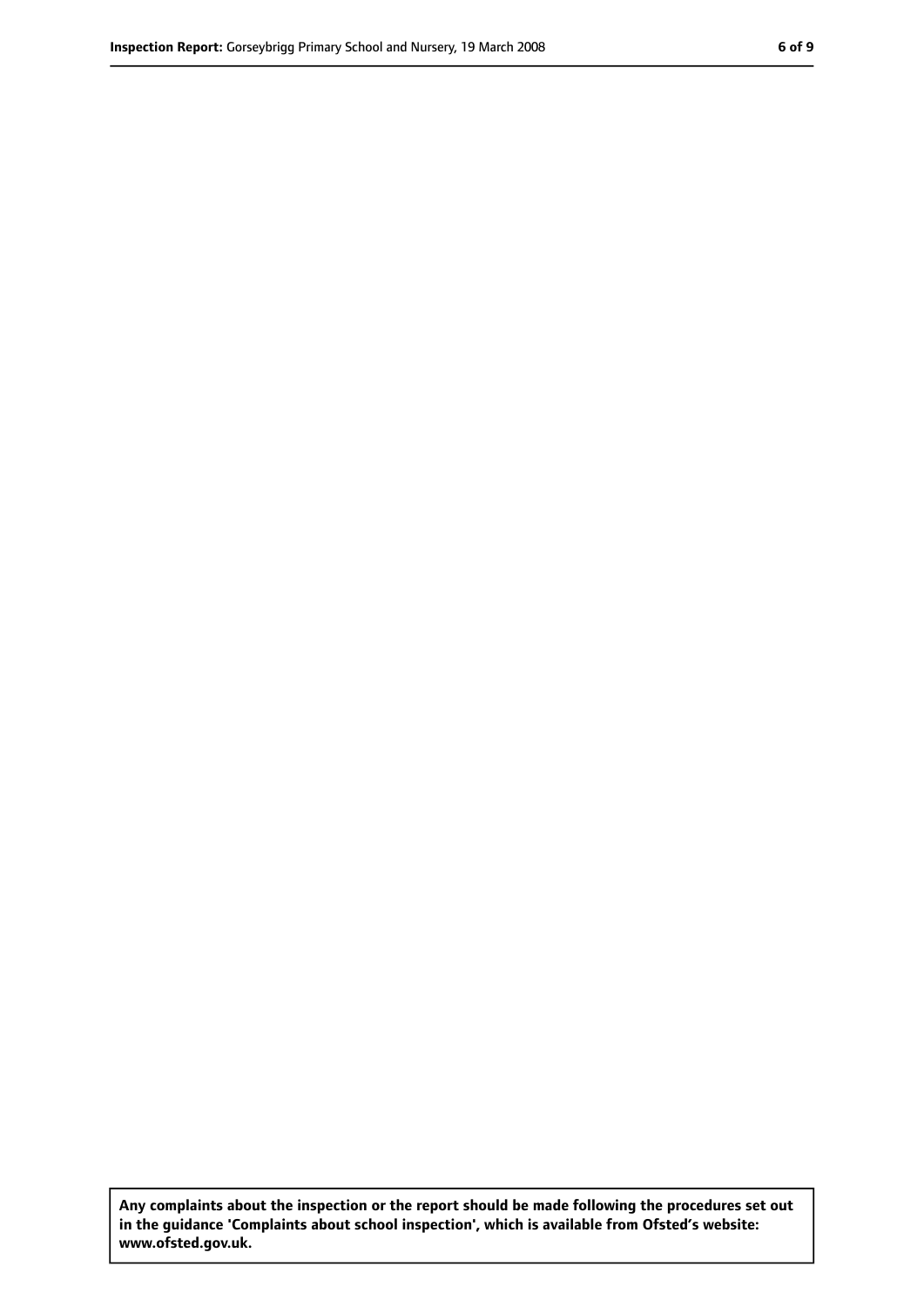## **Inspection judgements**

| $^{\backprime}$ Key to judgements: grade 1 is outstanding, grade 2 good, grade 3 satisfactory, and | <b>School</b>  |
|----------------------------------------------------------------------------------------------------|----------------|
| arade 4 inadequate                                                                                 | <b>Overall</b> |

## **Overall effectiveness**

| How effective, efficient and inclusive is the provision of education, integrated<br>care and any extended services in meeting the needs of learners? |     |
|------------------------------------------------------------------------------------------------------------------------------------------------------|-----|
| Effective steps have been taken to promote improvement since the last<br>inspection                                                                  | Yes |
| How well does the school work in partnership with others to promote learners'<br>well-being?                                                         |     |
| The effectiveness of the Foundation Stage                                                                                                            |     |
| The capacity to make any necessary improvements                                                                                                      |     |

#### **Achievement and standards**

| How well do learners achieve?                                                                               |  |
|-------------------------------------------------------------------------------------------------------------|--|
| The standards <sup>1</sup> reached by learners                                                              |  |
| How well learners make progress, taking account of any significant variations between<br>groups of learners |  |
| How well learners with learning difficulties and disabilities make progress                                 |  |

#### **Personal development and well-being**

| How good is the overall personal development and well-being of the<br>learners?                                  |  |
|------------------------------------------------------------------------------------------------------------------|--|
| The extent of learners' spiritual, moral, social and cultural development                                        |  |
| The extent to which learners adopt healthy lifestyles                                                            |  |
| The extent to which learners adopt safe practices                                                                |  |
| How well learners enjoy their education                                                                          |  |
| The attendance of learners                                                                                       |  |
| The behaviour of learners                                                                                        |  |
| The extent to which learners make a positive contribution to the community                                       |  |
| How well learners develop workplace and other skills that will contribute to<br>their future economic well-being |  |

#### **The quality of provision**

| How effective are teaching and learning in meeting the full range of the<br>learners' needs?          |  |
|-------------------------------------------------------------------------------------------------------|--|
| How well do the curriculum and other activities meet the range of needs<br>and interests of learners? |  |
| How well are learners cared for, guided and supported?                                                |  |

 $^1$  Grade 1 - Exceptionally and consistently high; Grade 2 - Generally above average with none significantly below average; Grade 3 - Broadly average to below average; Grade 4 - Exceptionally low.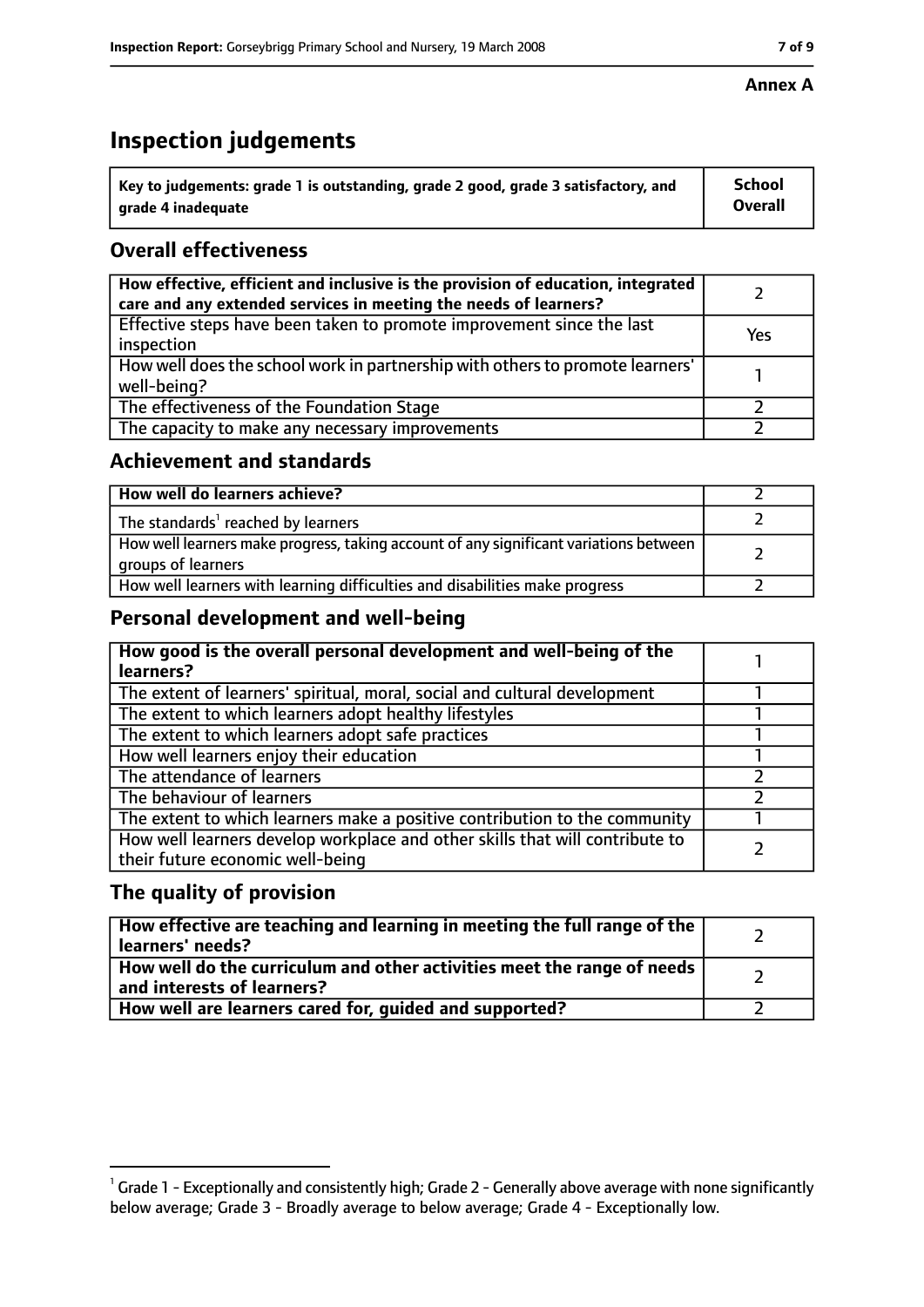# **Leadership and management**

| How effective are leadership and management in raising achievement              |     |
|---------------------------------------------------------------------------------|-----|
| and supporting all learners?                                                    |     |
| How effectively leaders and managers at all levels set clear direction leading  |     |
| to improvement and promote high quality of care and education                   |     |
| How effectively leaders and managers use challenging targets to raise standards |     |
| The effectiveness of the school's self-evaluation                               |     |
| How well equality of opportunity is promoted and discrimination tackled so      |     |
| that all learners achieve as well as they can                                   |     |
| How effectively and efficiently resources, including staff, are deployed to     | 7   |
| achieve value for money                                                         |     |
| The extent to which governors and other supervisory boards discharge their      |     |
| responsibilities                                                                |     |
| Do procedures for safequarding learners meet current government                 | Yes |
| requirements?                                                                   |     |
| Does this school require special measures?                                      | No  |
| Does this school require a notice to improve?                                   | No  |